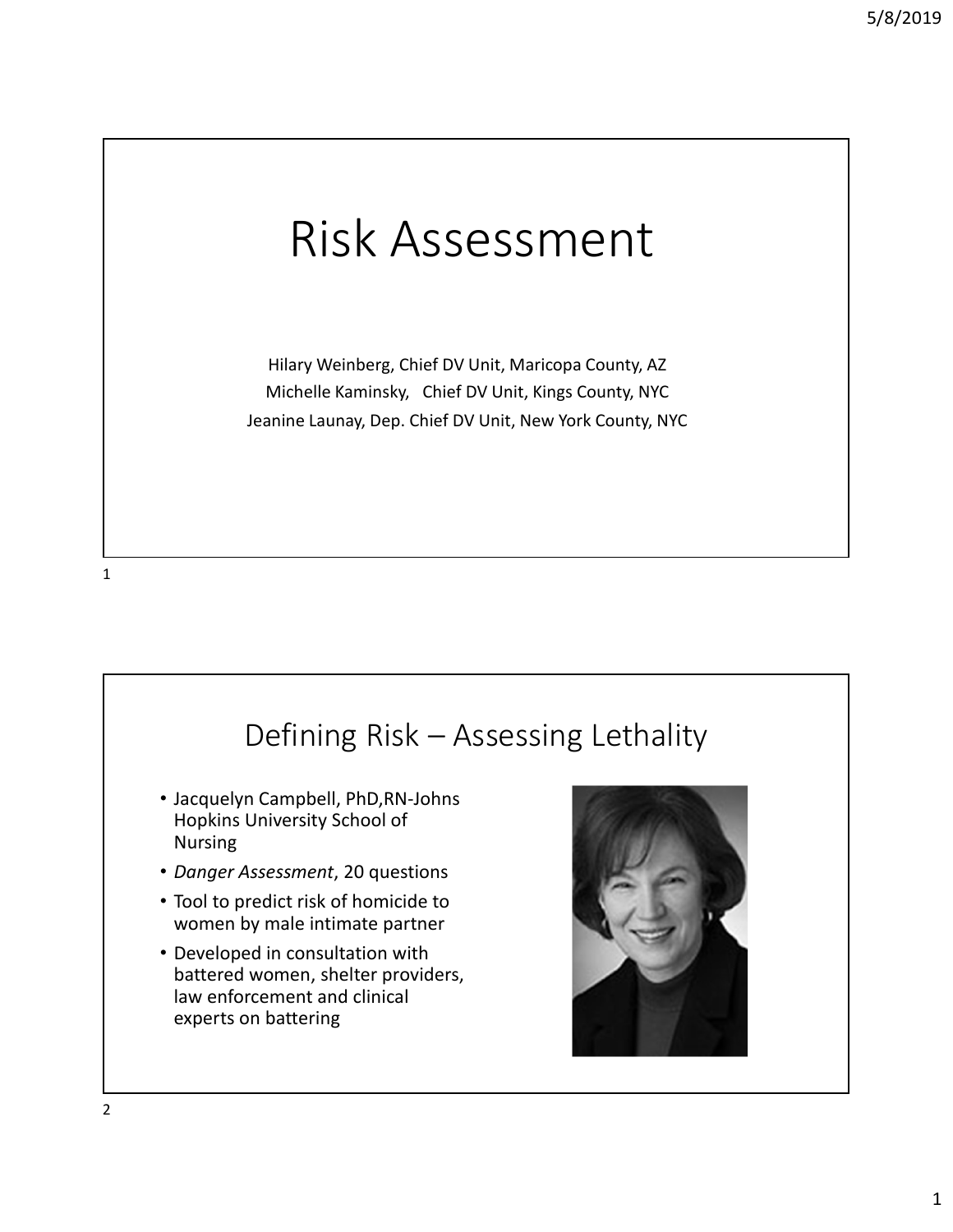

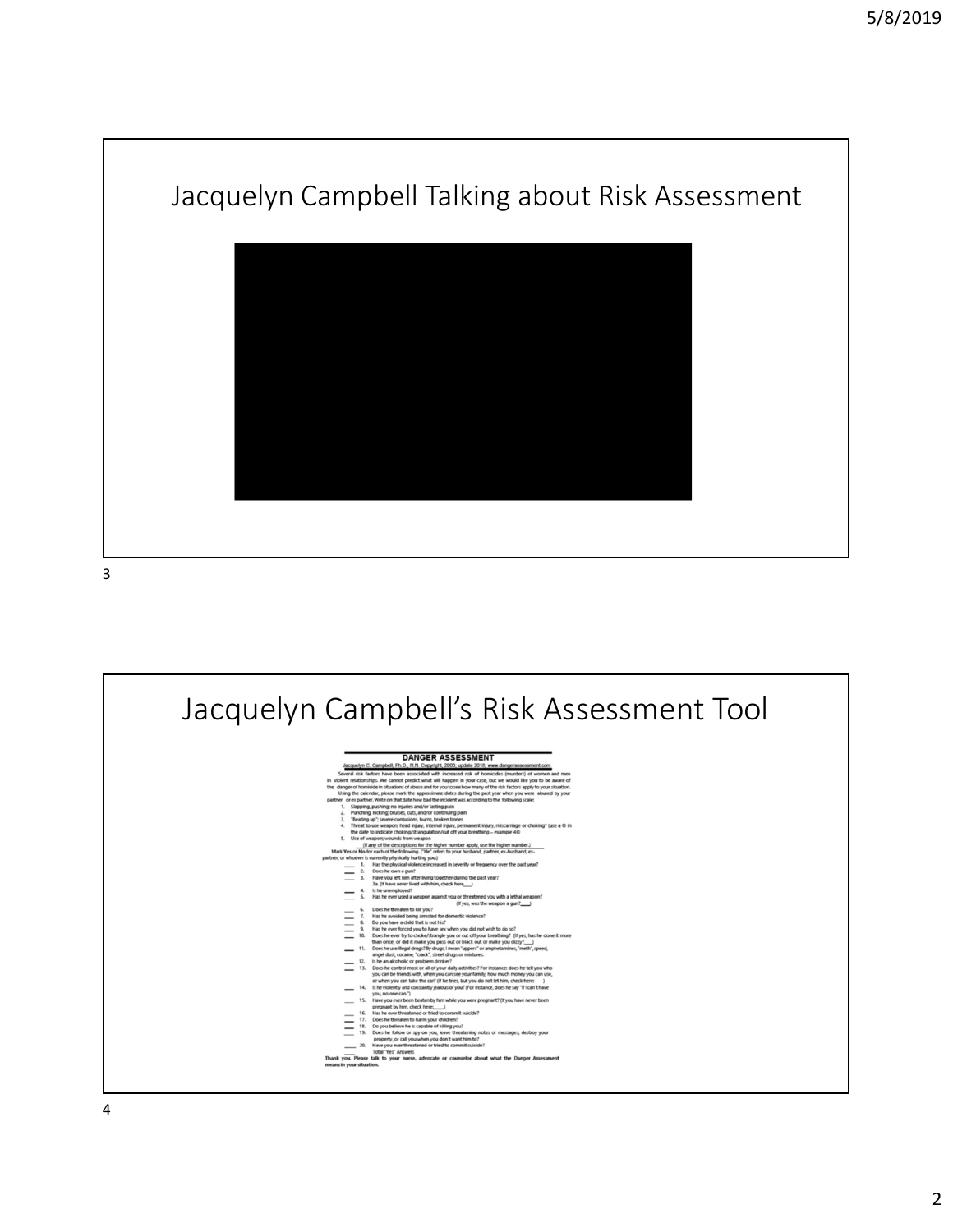

 $5<sub>5</sub>$ 

# Applying the Assessment Tool to assess the case

## Two jurisdictions look at risk assessment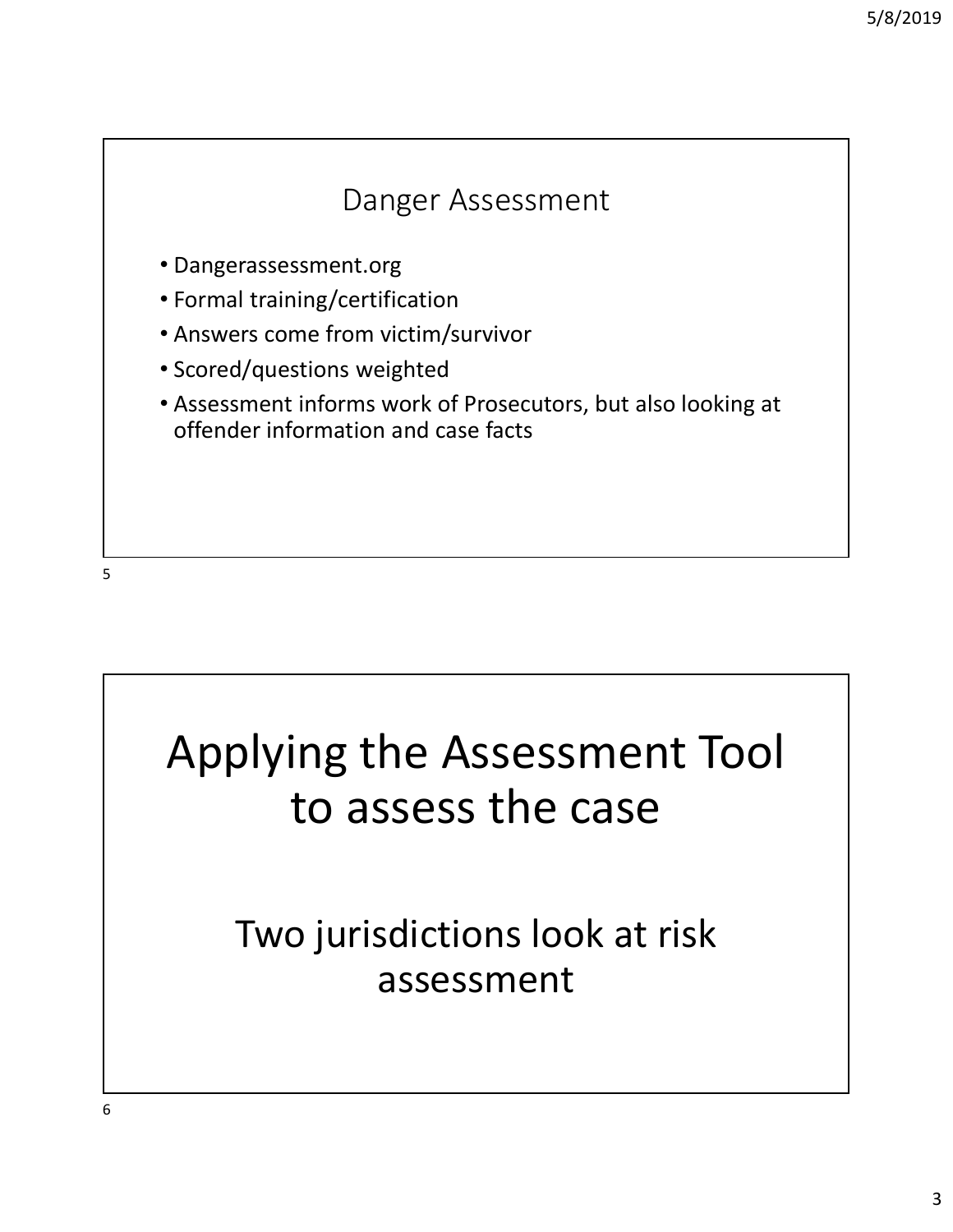



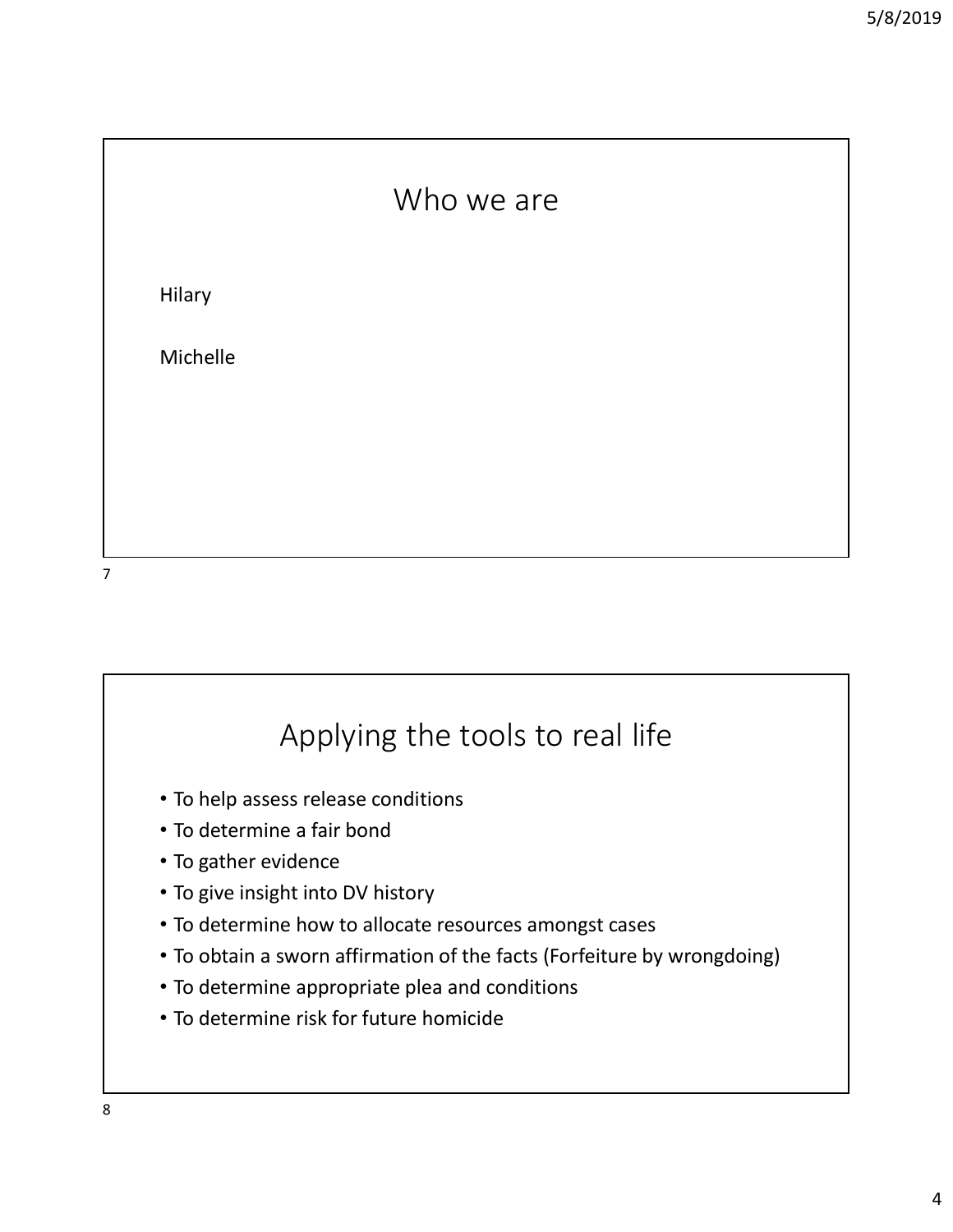#### The police and the assessment tool

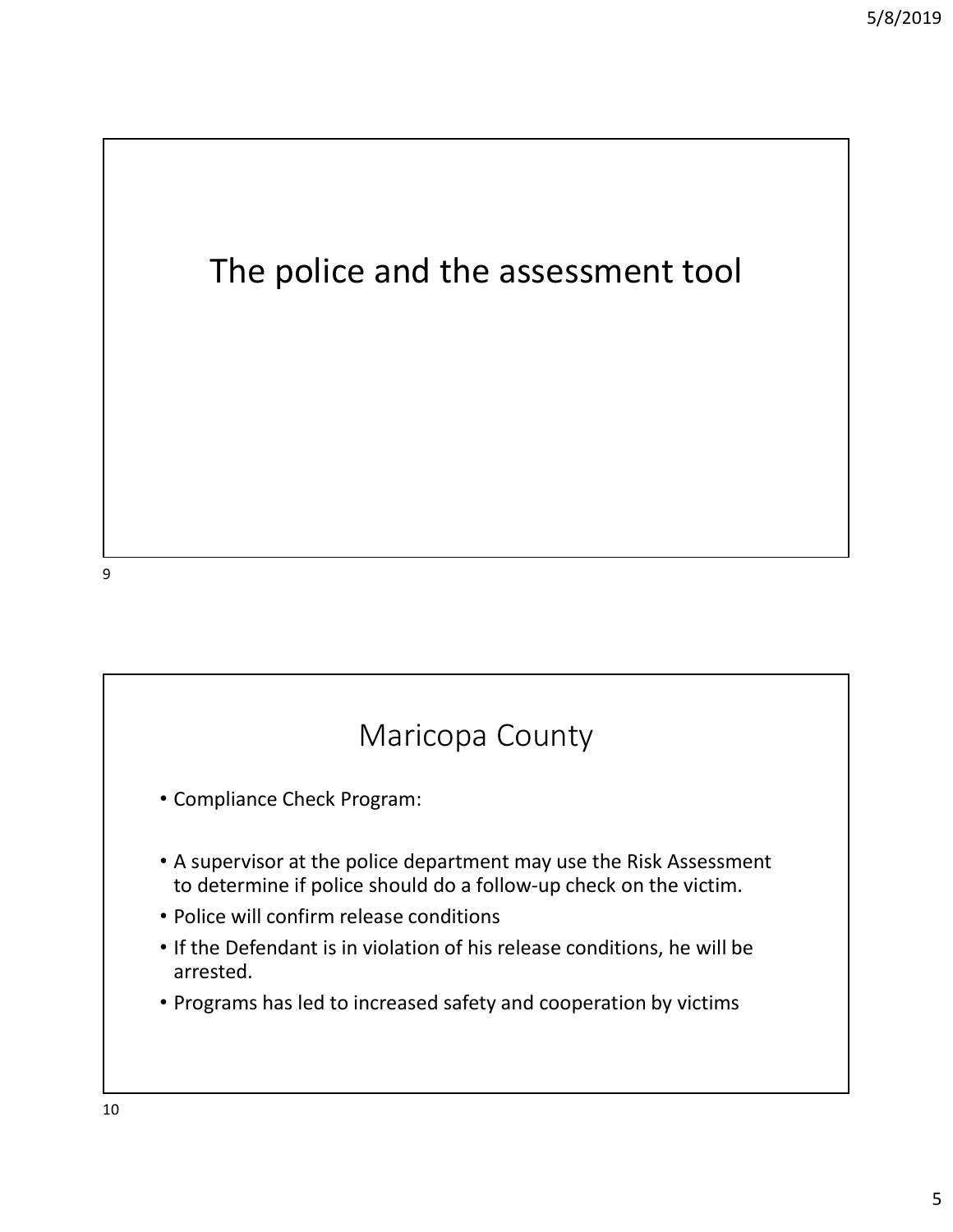#### NYPD

- Domestic Incident Report (DIR)
- Fill out at scene or police precinct by police with victim
- Risk questions on DIR
- Victim fills out factual narrative and signs
- DA's Offices have access to NYPD DIR database
- Amended form 2015 created with input from DA's Offices

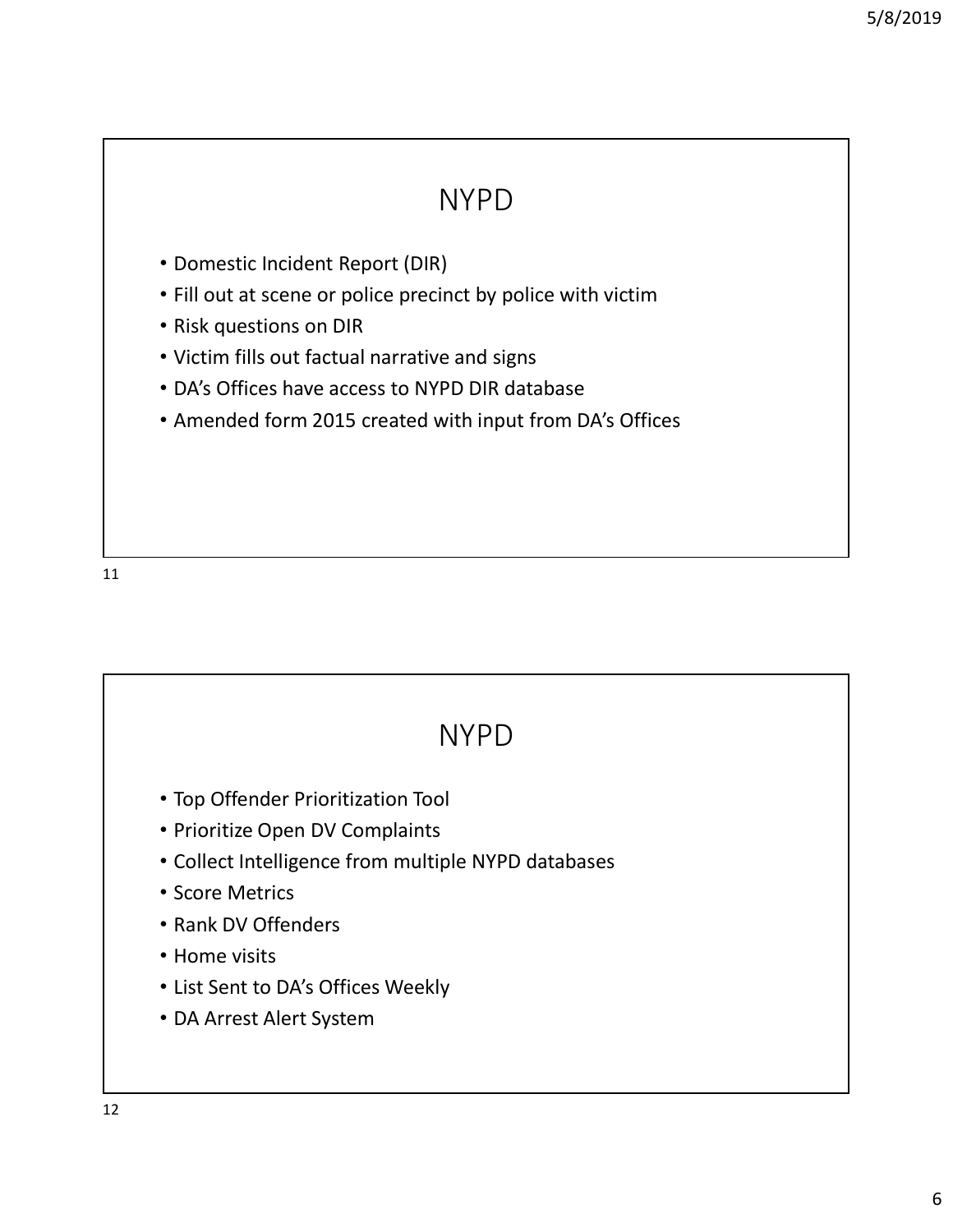### Prosecutors' Offices and Risk Assessment

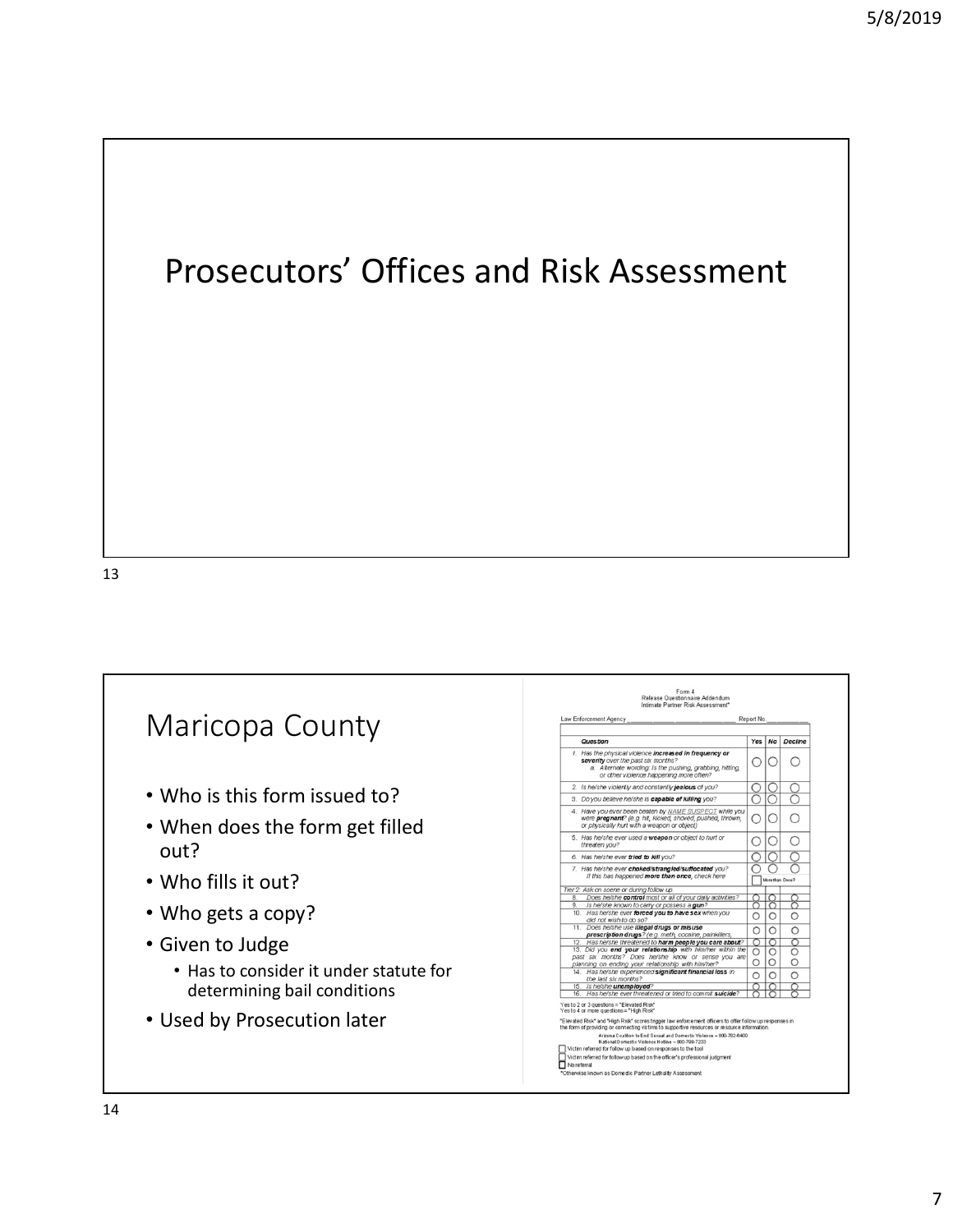

15

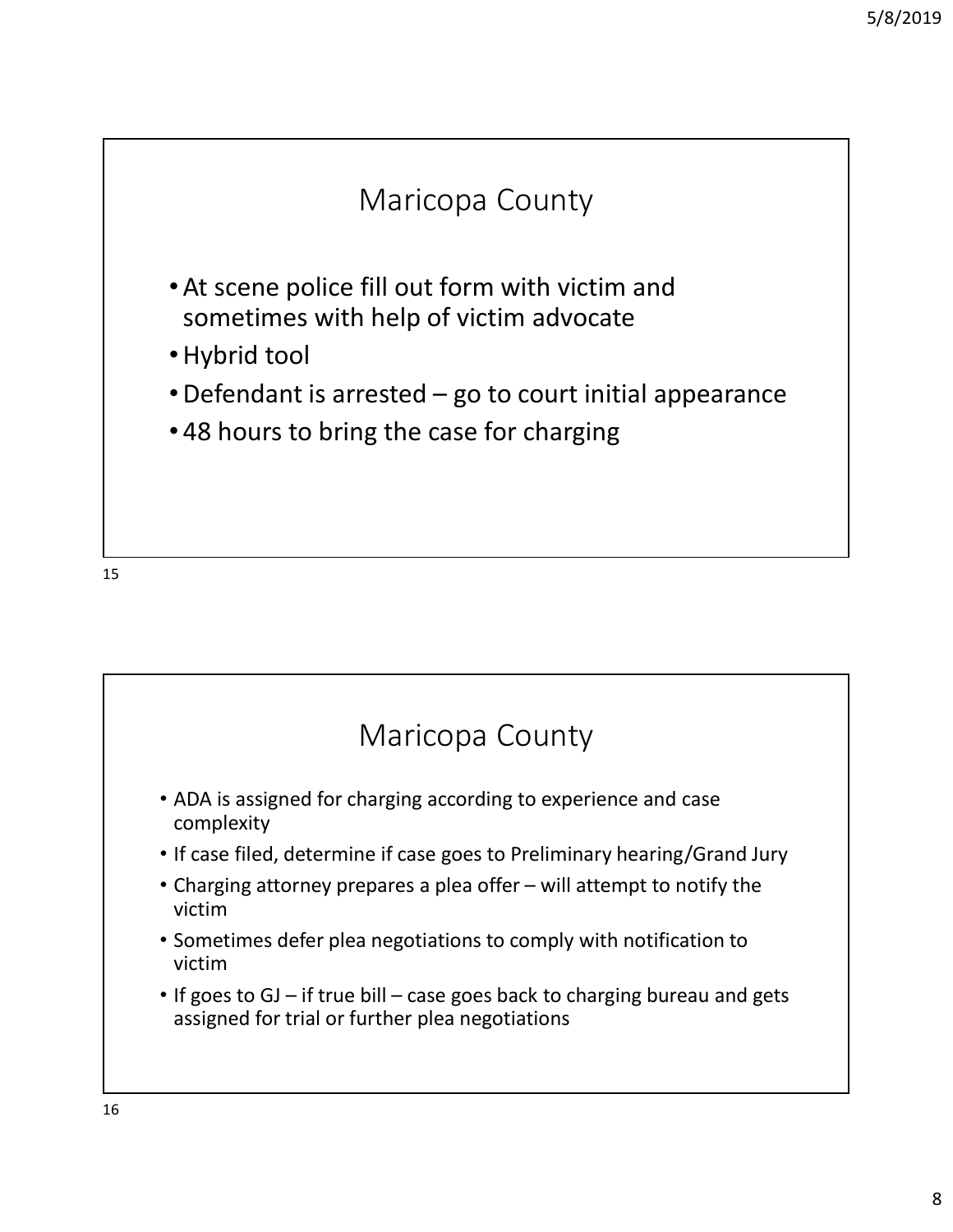#### Kings County

- Police-Domestic Incident Report (DIR-NY State Statute)
- DA's Office-general intake bureau writes up case
- Arraignment –Bail argument-Risk factors on DIR
- Early Victim Engagement (EVE)-telephone victim from court and ask questions about risk

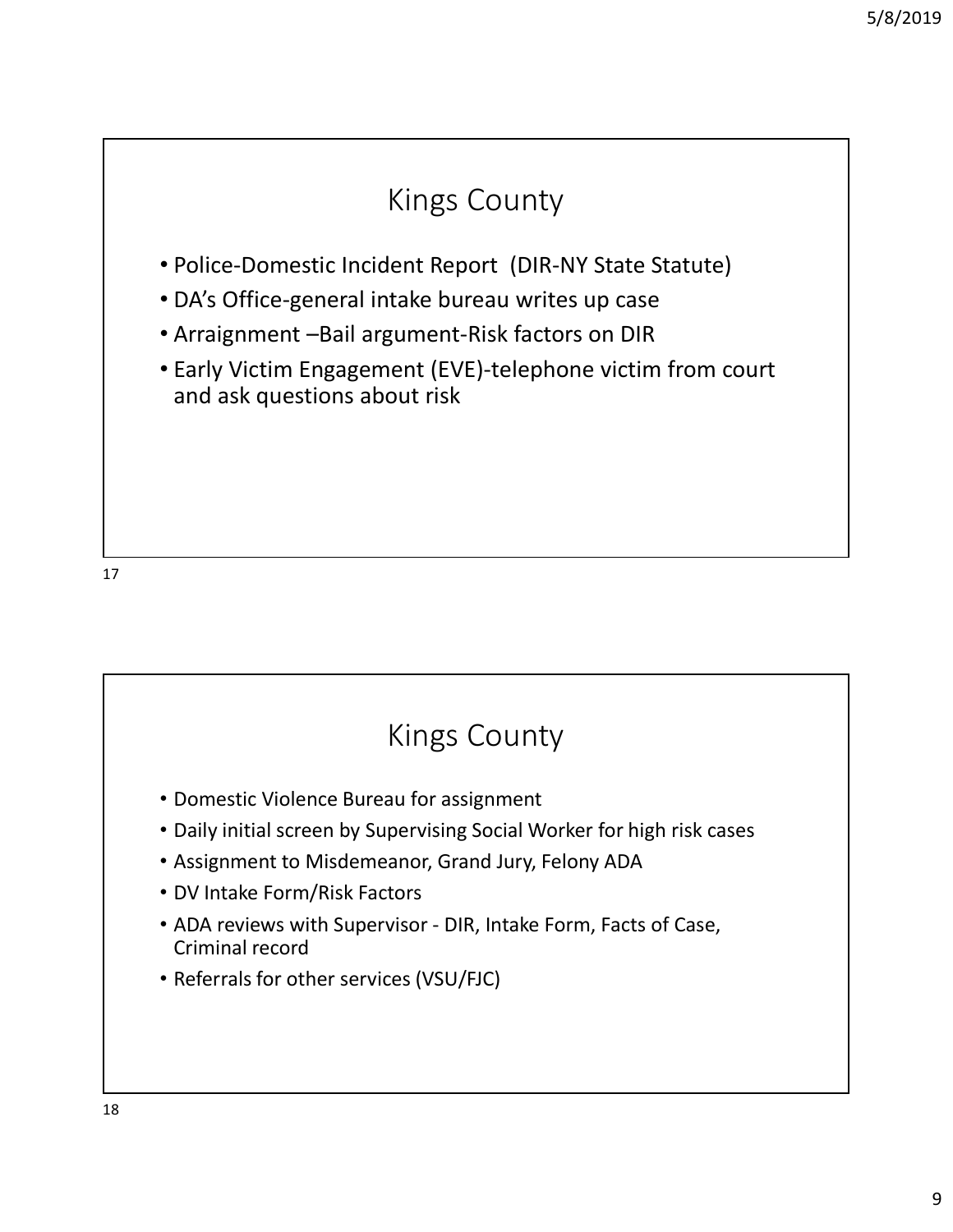# Using the risk assessment to talk to a victim about risk

19

#### Commonalities

- Building the cases
- Assigning senior/specialized prosecutors
- Talking to victims about risk
- Safety Planning
- Relocation/Shelter/Phones
- Counseling
- Civil service referrals